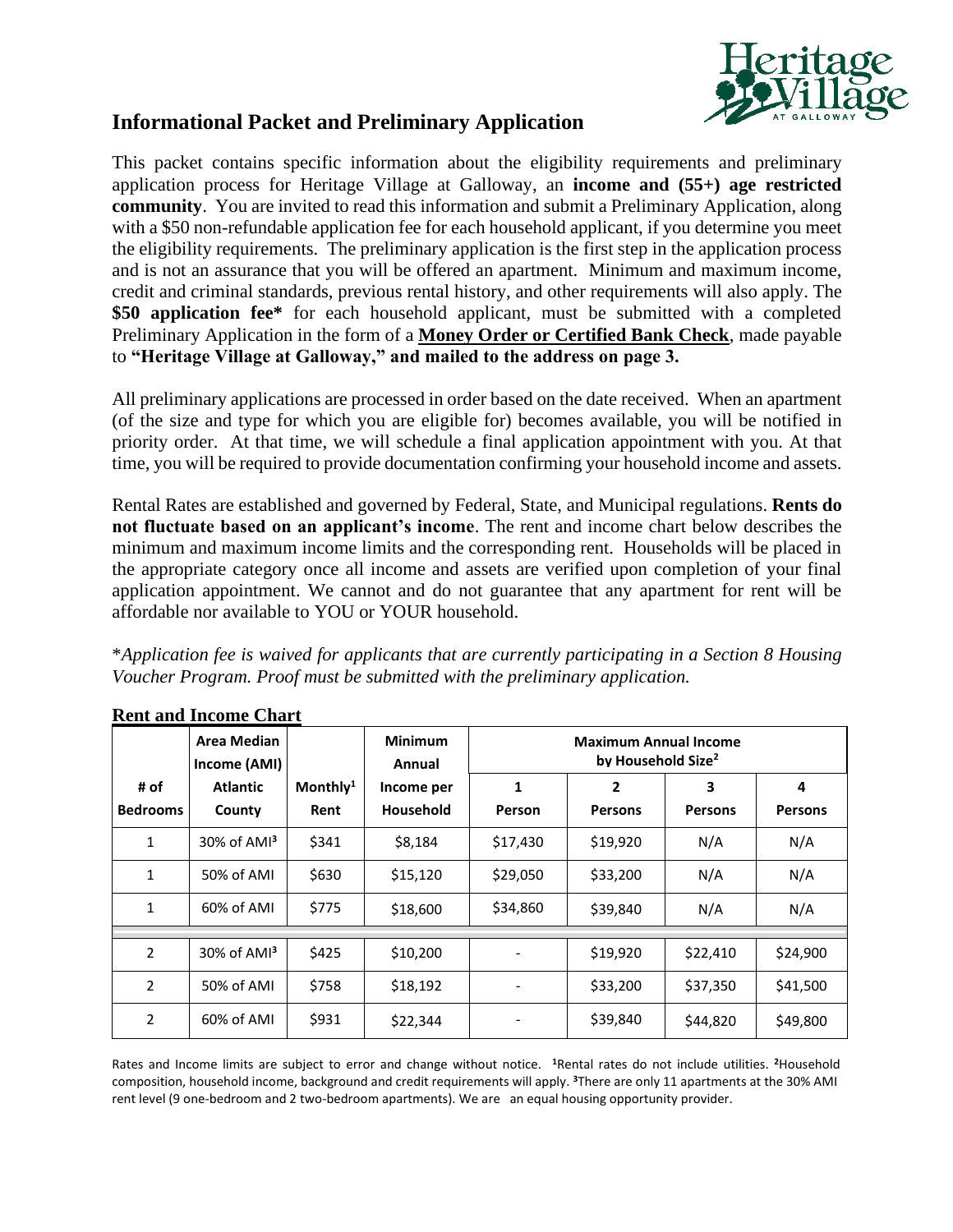## **Preliminary Application Instructions/Guidelines**

**This is a Preliminary Application only. Do not send supporting documentation at this time. When an affordable rental home becomes available, applicants will be contacted based on the order in which their application was received. At that time, we will schedule you for a Final Application appointment. We cannot and do not guarantee housing based on the acceptance of this Preliminary Application.** 

## **GUIDELINES FOR ALL APPLICANTS**

- This is an equal housing opportunity. Federal law prohibits discrimination against any person making application to buy or rent a home with regard to age, race, religion, national origin, sex, handicapped or familial status. State law prohibits discrimination on the basis of race, creed, color, national origin, ancestry, nationality, marital or domestic partnership or civil union status, familial status, sex, gender identity or expression, affectional or sexual orientation, disability, source of lawful income or source of lawful rent payment.
- Violence Against Woman Act (VAWA) protects qualified applicants and residents who are victims of domestic violence, dating violence, sexual assault or stalking from being denied housing, evicted or terminated based on acts of violence against them.
- This affordable housing must be the **primary residence** of the applicant. All household members who intend to reside at the affordable apartment must be listed in the Preliminary Application.
- Do not send more than one (1) Preliminary Application per household.
- Annual Income includes, but is not limited to, salary or wages **(gross amount before any tax or payroll deductions)**, alimony, child support,social security benefits, unemployment benefits, pensions, business income, and actual or imputed earnings from assets (which include bank accounts, certificates of deposit, stocks, bonds, or other securities), and real estate. If you own a home in which you are currently residing and which you intend to sell prior to living in an affordable home, compute your income from this asset by taking the marketvalue of your home, subtracting the mortgage principal, and multiplying the balance by the current "Passbook Savings Rate" published by HUD (currently .06%). Income from other real estate holdings is determined by the actual income you receive from the asset (less expenses, but not less your mortgage principal payment).
- Heritage Village at Galloway is funded through the Low-Income Housing Tax Credit Program, which has certain requirements regarding student status. Households made up entirely of full-time students, generally do not qualify. Exceptions are:
	- o All adults are married and entitled to file a joint tax return.
	- o All adult members are single parents with minor children, the adult is not a dependent of any third party, and the children are only claimed by a parent.
	- o The household includes a member who receives Title IV welfare (TANF).
	- o The household includes a member who formerly received foster care assistance.
	- o The household contains a member who gets assistance from the Job Training Partnership Act or similar programs.

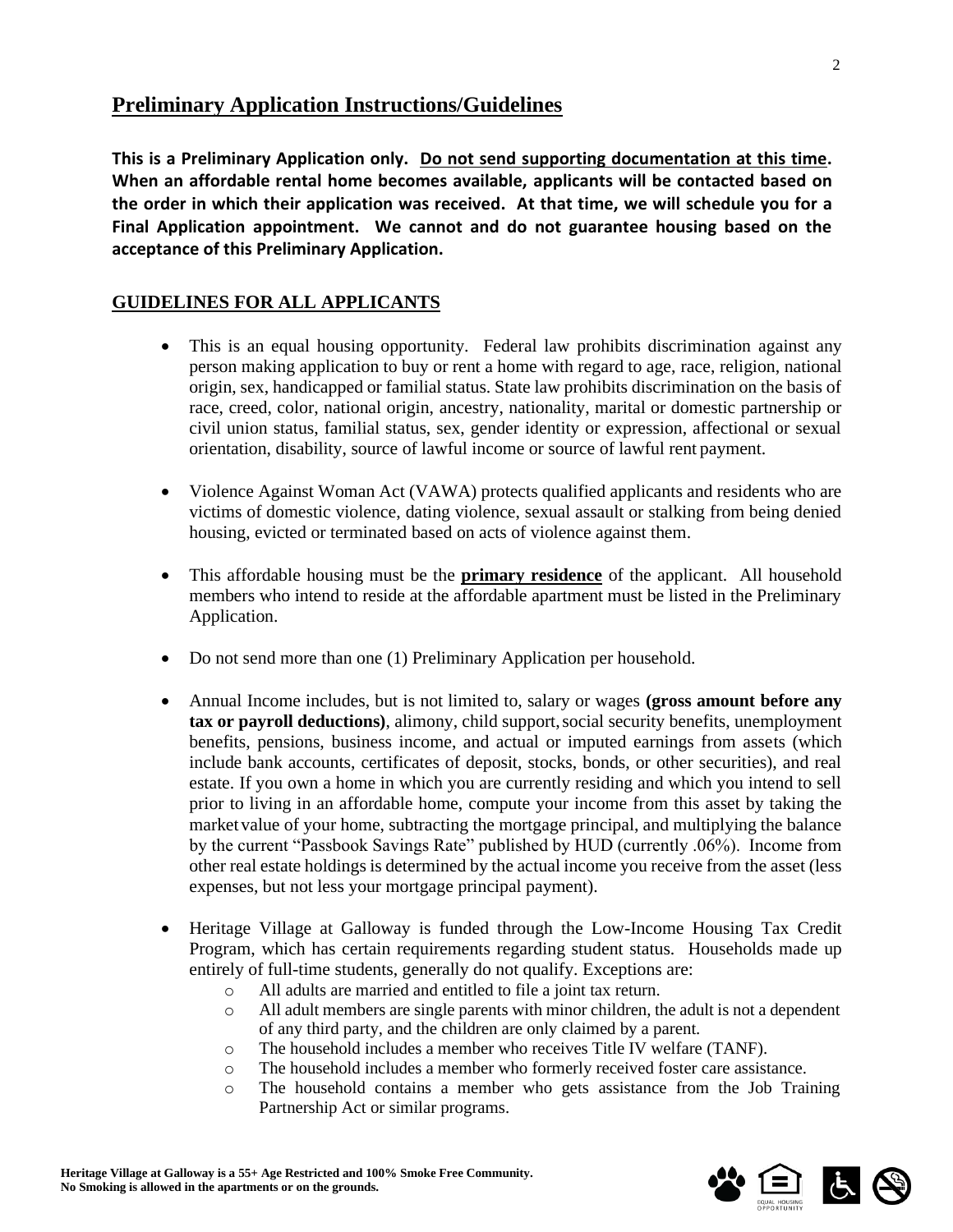- Specific documentation to support reported gross income and assets reported must be presented at the Final Application appointment. A \$200.00 holding fee will also be required. This fee will be refunded ONLY if we determine you are not income eligible for the apartment. Failure to supply the information required to complete your application or the choice to decline the apartment offered will result in your forfeiture of this holding fee.
- Additional information and funds, including, but not limited to, a lease agreement, security deposit, and if applicable, a pet deposit, will be required prior to move in. Once leased, rents will **NOT** be adjusted to accommodate fluctuations in household income. Rental rate increases may occur annually, but are subject to limitations.

# **Preliminary applications and a \$50 non-refundable application fee per household member**

# **MUST BE MAILED TO: Heritage Village at Galloway**

290 West White Horse Pike, Unit 100 Egg Harbor City, NJ 08215

*Estimated occupancy beginning in April 2020.* 

For Questions or Concerns, please contact: **[HVGallowayLeads@cisnj.com](mailto:HVGallowayLeads@cisnj.com)** or call **(609) 965-1685.**

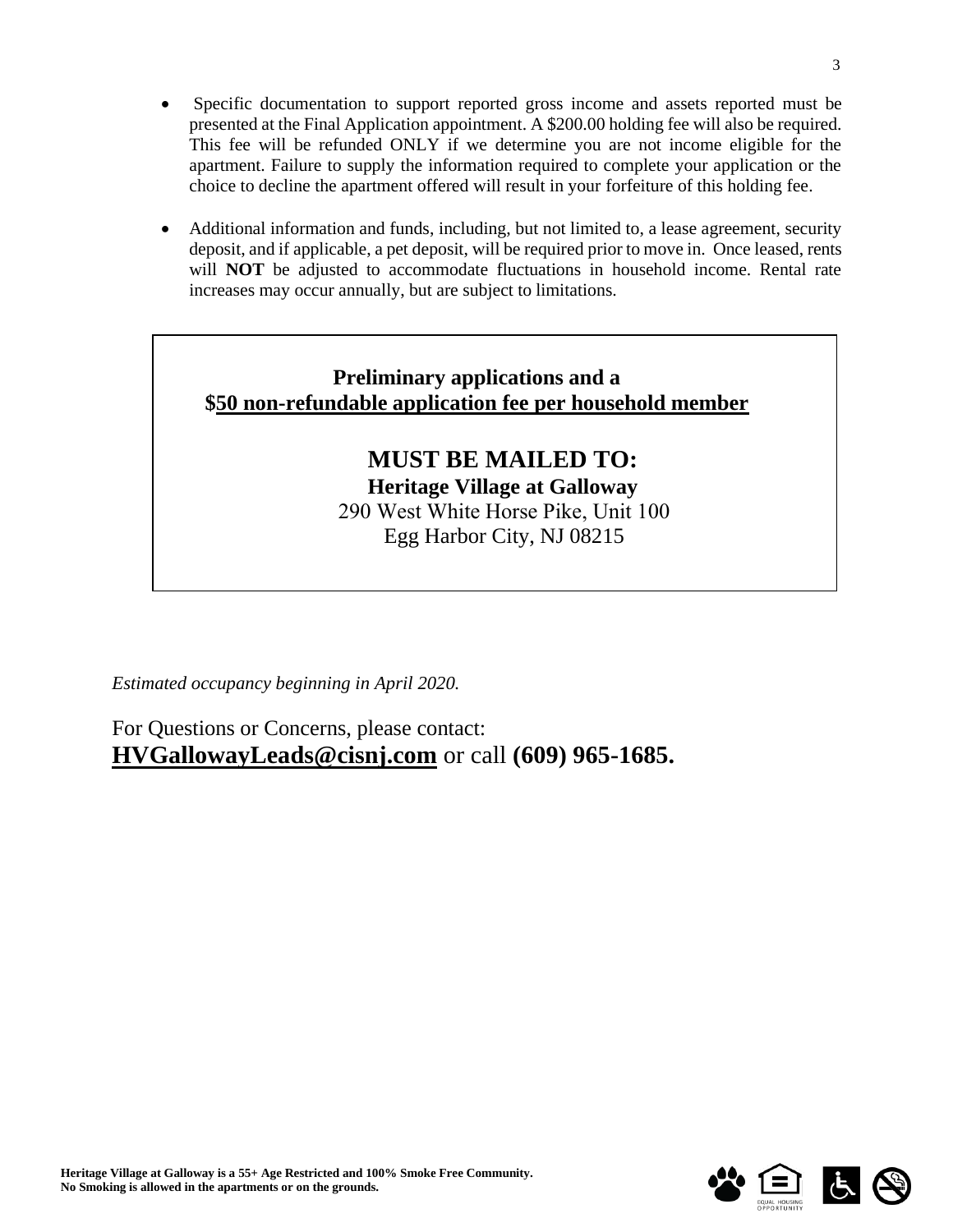## **PRELIMINARY APPLICATION (Page 1)**

**A. Head of Household Information**

# First Name:\_\_\_\_\_\_\_\_\_\_\_\_\_\_\_\_\_\_\_\_\_\_\_\_\_\_\_\_\_\_\_\_\_\_\_\_ Last Name:\_\_\_\_\_\_\_\_\_\_\_\_\_\_\_\_\_\_\_\_\_\_\_\_\_\_\_\_\_\_\_\_\_\_\_\_\_\_\_\_ Phone #: Email Address: Street Address: City: State: Zip: State: Zip:

**B. Household Composition and GROSS Annual Income** (Sources of income, include, but are not limited to employment, self-employment, tips, commissions, Social Security and other benefits, pension, payments in lieu of earnings, i.e., unemployment, disability compensation, worker's compensation and severance pay, child support/alimony, gifts, military pay, student financial assistance, etc. DO NOT include income from Assets listed below in Section C.)

| Full Name (First, Middle Initial, & Last)<br>List everyone who will occupy the apartment. | <b>Relation To</b><br><b>Head of Household</b> | Date of Birth | <b>Sex</b> | <b>Total Gross</b><br><b>Annual Income</b> |
|-------------------------------------------------------------------------------------------|------------------------------------------------|---------------|------------|--------------------------------------------|
| #1                                                                                        | Head of Household                              |               |            | S                                          |
| <b>Social Security #</b>                                                                  |                                                |               |            |                                            |
| #2                                                                                        |                                                |               |            | \$                                         |
| <b>Social Security #</b>                                                                  |                                                |               |            |                                            |
| #3                                                                                        |                                                |               |            |                                            |
| <b>Social Security #</b>                                                                  |                                                |               |            |                                            |
| #4                                                                                        |                                                |               |            | \$                                         |
| <b>Social Security #</b>                                                                  |                                                |               |            |                                            |

**C. Assets**(Bank Accounts (Checking & Savings), Certificates of Deposit, Mutual Funds, Stocks, Bonds, Money Markets, Annuities, Whole Life Insurance, 401k, IRA, Etc.)

| <b>Type of Asset</b> | <b>Current Market Value of Estimated</b><br><b>Asset (or Current Balance) Annual Income</b> | (If applicable) | <b>Interest Rate</b><br>(If applicable) |
|----------------------|---------------------------------------------------------------------------------------------|-----------------|-----------------------------------------|
|                      |                                                                                             |                 | $\%$                                    |
|                      |                                                                                             |                 | $\frac{9}{6}$                           |
|                      |                                                                                             |                 | %                                       |
|                      |                                                                                             |                 | %                                       |
|                      |                                                                                             |                 | $\%$                                    |
|                      |                                                                                             |                 | $\%$                                    |
|                      |                                                                                             |                 | $\%$                                    |
|                      |                                                                                             |                 | %                                       |



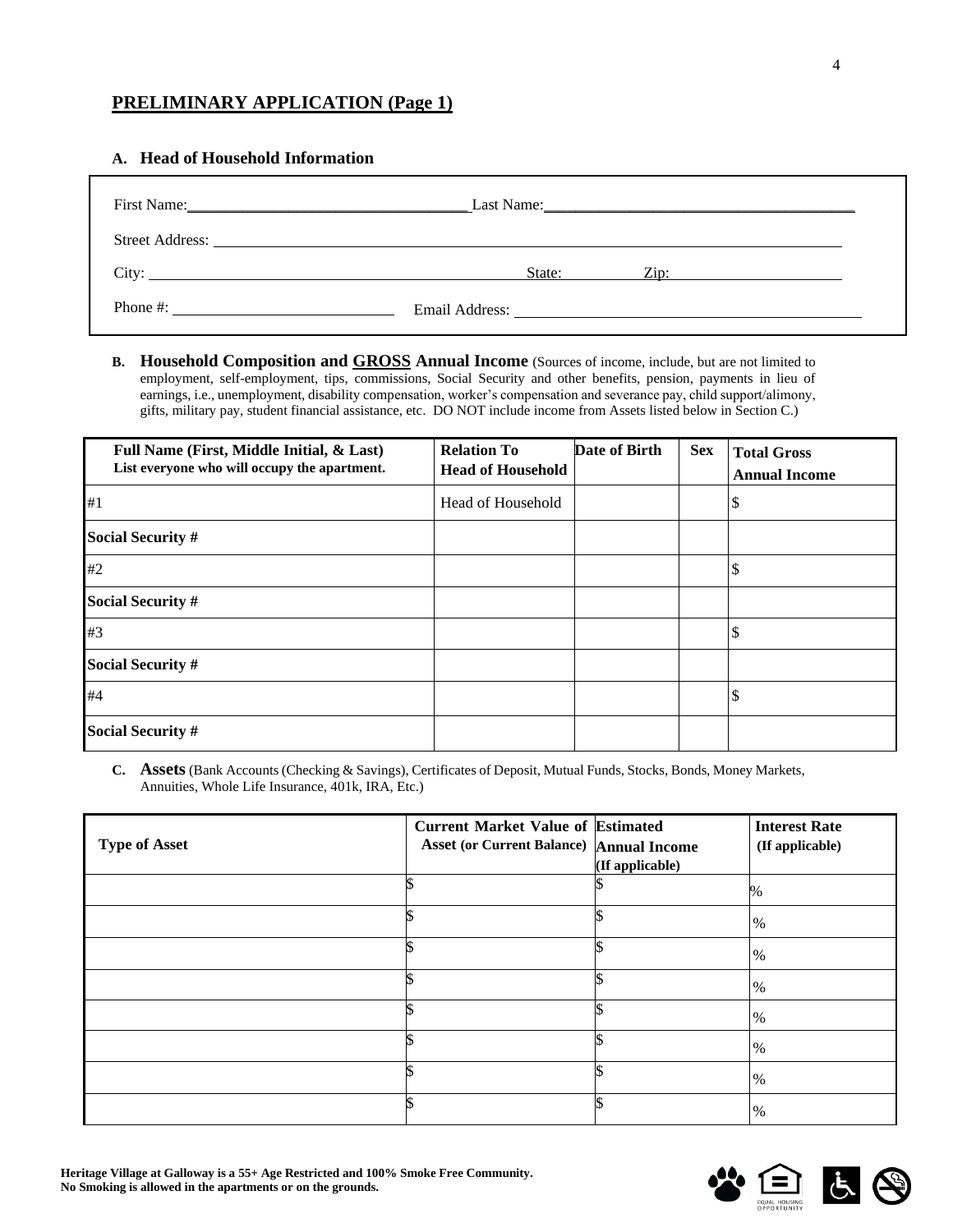#### **D. Real Estate**

| 1. Do you own a home? Circle: yes   no |
|----------------------------------------|
| Estimated Market Value \$              |
| Remaining Balance of Mortgage(s) \$    |
|                                        |
|                                        |

#### **E. Additional Information F. Preferences**

| 1. | Do you receive rental assistance? (Example: Section 8)<br>or any other type of voucher): Circle: <b>yes</b><br>no | 1. | No. of Bedrooms (limited by number of<br>household members, minimum 1 person per<br>bedroom and maximum 2 persons per<br>bedroom): |
|----|-------------------------------------------------------------------------------------------------------------------|----|------------------------------------------------------------------------------------------------------------------------------------|
| 2. | Is any member of the applicant household a Lifetime<br>Sex Offender Registrant? Circle: yes<br>$\bf{no}$          |    | $\Box$ 1 Bedroom<br>$\Box$ 2 Bedroom                                                                                               |
| 3. | Do you receive or are you entitled to Alimony or Child<br>Support? Circle: $\text{yes} \mid \text{no}$            |    | 2. Do you require a handicap-accessible<br>apartment? Circle: $ves \mid no$                                                        |
| 4. | How did you hear about us? (Please be specific.):                                                                 |    |                                                                                                                                    |
| 5. | provide:<br><b>EXECUTE:</b> Verified Sandy victims will be prioritized for the first three (3) months of leasing. |    |                                                                                                                                    |

 $\mathcal{L}_\mathcal{L} = \mathcal{L}_\mathcal{L} = \mathcal{L}_\mathcal{L} = \mathcal{L}_\mathcal{L} = \mathcal{L}_\mathcal{L} = \mathcal{L}_\mathcal{L} = \mathcal{L}_\mathcal{L} = \mathcal{L}_\mathcal{L} = \mathcal{L}_\mathcal{L} = \mathcal{L}_\mathcal{L} = \mathcal{L}_\mathcal{L} = \mathcal{L}_\mathcal{L} = \mathcal{L}_\mathcal{L} = \mathcal{L}_\mathcal{L} = \mathcal{L}_\mathcal{L} = \mathcal{L}_\mathcal{L} = \mathcal{L}_\mathcal{L}$ 

### **G. Important Information (Application must be signed by all household members 19 years of age or older.)**

I(We) hereby authorize the CIS Management, Inc, Heritage Village at Galloway, LLC, their affiliates, their agents, and/or employees to review all statements and representations made in this application. I(We) certify that all information in this application is accurate, complete and true. I(We) understand that if any statements made are willingly false, the application is null and void, and I(we) may be subject to penalties imposed by law.

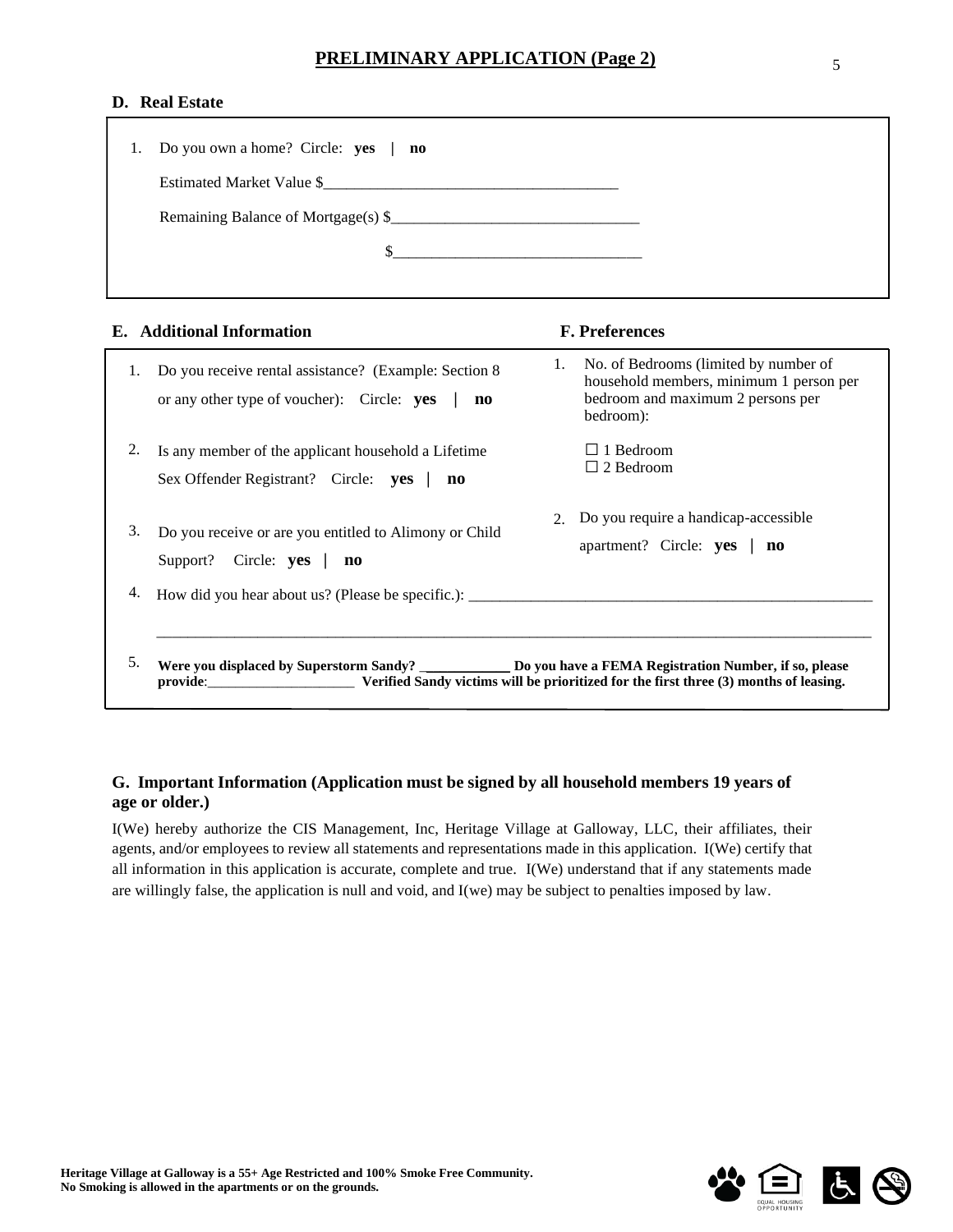## **AGREEMENT, AUTHORIZATION AND CONSENT FOR RELEASE OF BACKGROUND INFORMATION**

#### RELEASE OF BACKGROUND INFORMATION

I understand that in conjunction with my application for tenancy, Heritage Village at Galloway may use the services of an outside agency to research and verify the information I have provided on my application for housing including my personal background, rental history, work history and qualifications. I therefore authorize Heritage Village at Galloway, CIS, CIS Management Inc., Yardi Resident Screening or Rent Grow (or any authorized entity hired for this purpose) to verify any information provided by me in this preliminary application and any supplemental attachments, including but not limited to: criminal conviction record, current and former employers, credit reports, rental history, and personal references and I agree, authorize and consent to the release and disclosure of any and all information including but not limited to the above to Heritage Village at Galloway, CIS, CIS Management Inc., Yardi Resident Screening, Rent Grow and any authorized reporting agency.

I further agree, authorize and consent to Heritage Village at Galloway, CIS and/or CIS Management Inc. to obtain a consumer report as well as a criminal and sexual offender report from Yardi Screening Reports, Rent Grow or any other entity hired for this purpose and/or investigative consumer report, which may contain information about my credit worthiness, credit standing, credit capacity, and criminal background.

In accordance with the Fair Credit Reporting Act, I will be notified by Heritage Village at Galloway, CIS and/or CIS Management Inc. if my tenancy is denied because of information obtained from a consumer reporting agency. I further understand that I may request a copy of the report from the consumer reporting agency having conducted the background investigations.

By signing this application, I hereby expressly release Heritage Village at Galloway and any agent, procurer or furnisher of information, from any liability what-so-ever in the use, procurement, or furnishing of such information, and understand that my application information may be provided to various local, state and/or federal government agencies, including without limitation, various law enforcement agencies.

#### **SIGNATURE(S)**

| (Signature of Head of Household) | Date |
|----------------------------------|------|
|                                  |      |

(Signature) Date

(Signature) Date

(Signature) Date

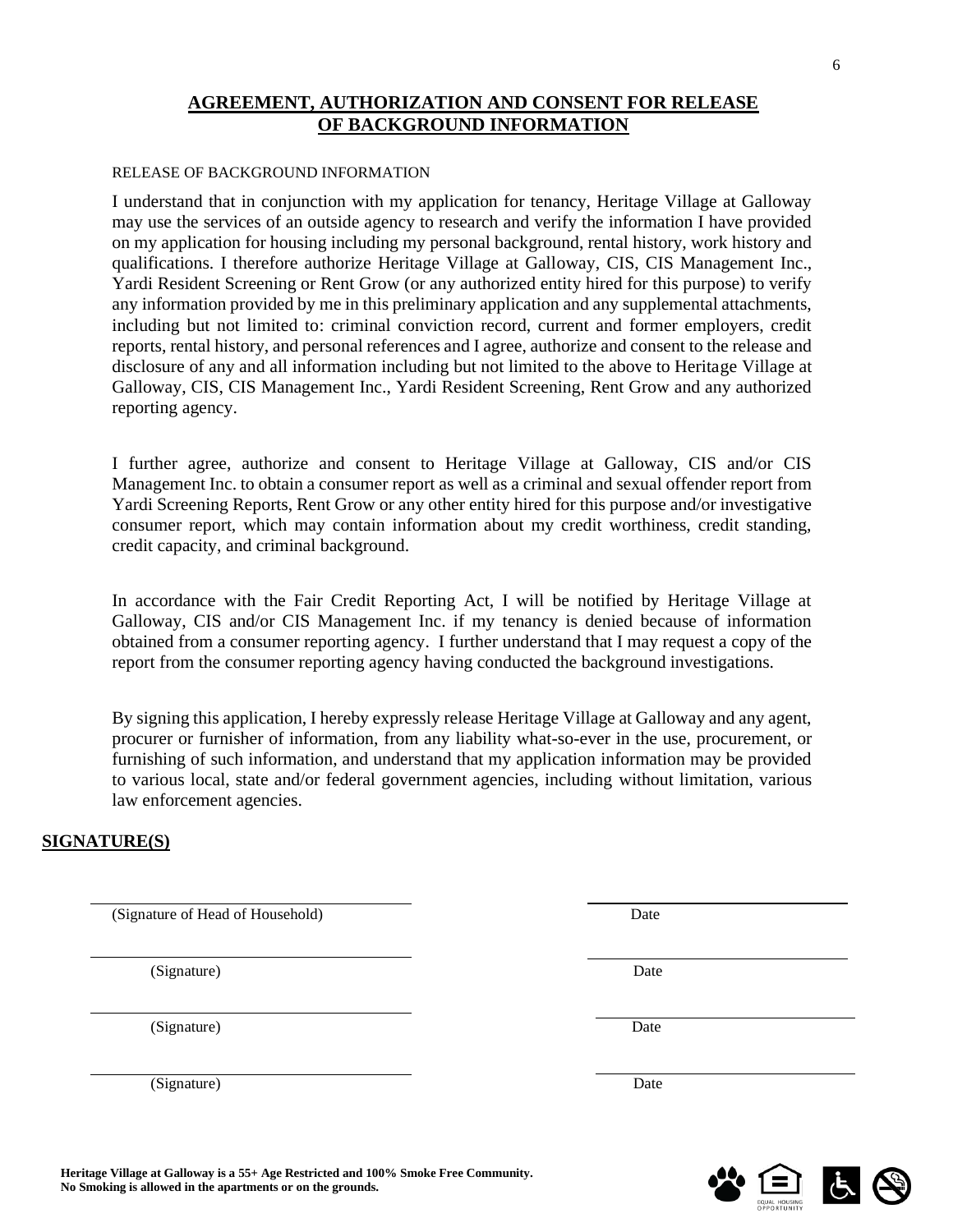## **ACKNOWLEDGEMENT OF APPLICATION FOR HOUSING PROCEDURE**

A completed, signed, and dated application along with the appropriate fee is required to be considered for housing. The Application will be time and date stamped upon receipt. Depending on availability, the application will be logged in the waitlist and processed, or placed on the waiting list to be processed when an appropriate size unit becomes available. Once an application has been submitted, it cannot be altered or modified to add or remove members. Management will conduct a background screening (credit and criminal, including federal sex offender registry) on all adult members of the applicant household. An application may be denied or rejected based upon information obtained and an applicant household will be notified in writing. The applicant can re-apply after six (6) months and another application fee will be required.

If the application has been accepted based upon the background screening, management will then request documents from you to verify information in the rental application to ensure that the household will meet the requirements of the LIHTC program. Management will 3rd party verify all sources of income and will calculate that income in accordance with applicable LIHTC program guidelines.

You will be given a date and time for an interview to collect the documents. At this interview, you will need to bring the required documentation listed in the application, as well as a \$200.00 deposit. If you are deemed unqualified at any time during the application process, this deposit will be returned to you within a 30-day period. However, if you are deemed income qualified and decide to back out of taking an apartment, this deposit will not be refunded to you. The length of this process varies and depends mostly on how quickly the 3rd parties' complete requests. It may be determined during this process that the application requires additional information to process, which must be submitted by the applicant within 48 hours of being notified. Failure to respond may be cause for the application to be denied.

Based upon this review, management will determine if the file is suitable to be presented to NJHMFA. In the event the file is determined not to be suitable, the applicant will receive written notification and the deposit will be returned. Upon review and verification of the application, NJHMFA may still request additional information that must be presented to management for submission to NJHMFA within 48 hours. Failure to provide the documents requested and/or based upon the information submitted, the application for housing may be rejected or denied. An offer for housing will only be made after management has received NJHMFA approval. Management is not responsible if an applicant gives notice or vacates their current home prior to management receiving NJHMFA approval.

| SIGNATURE(S) (All adult household members 19+ must sign.) |  |  |
|-----------------------------------------------------------|--|--|
|-----------------------------------------------------------|--|--|

| Head of Household 19 years of age or older | Date |
|--------------------------------------------|------|
| Household Member 19 years of age or older  | Date |
| Household Member 19 years of age or older  | Date |
| Household Member 19 years of age or older  | Date |